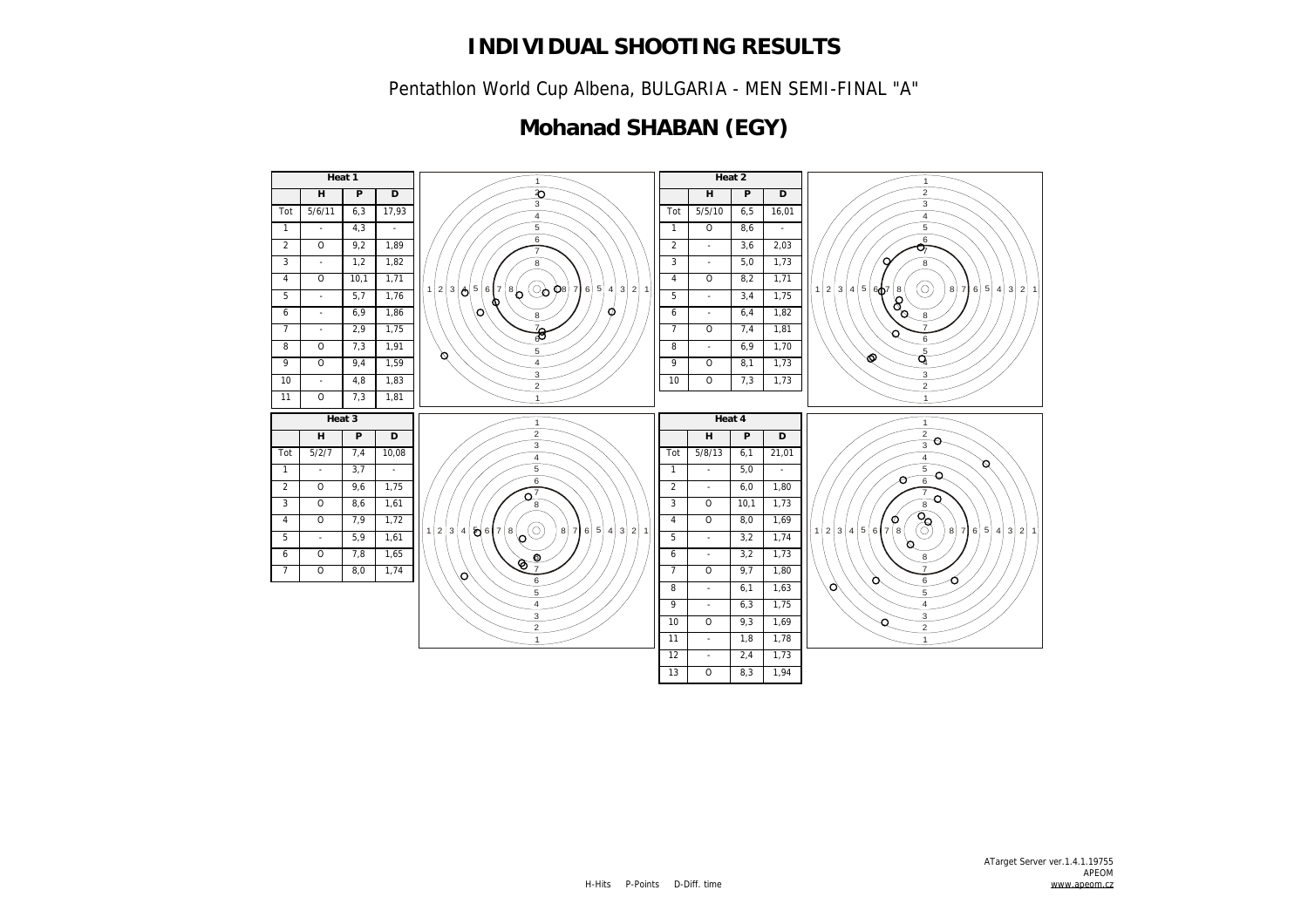Pentathlon World Cup Albena, BULGARIA - MEN SEMI-FINAL "A"

**Ch. PATTE (FRA)**

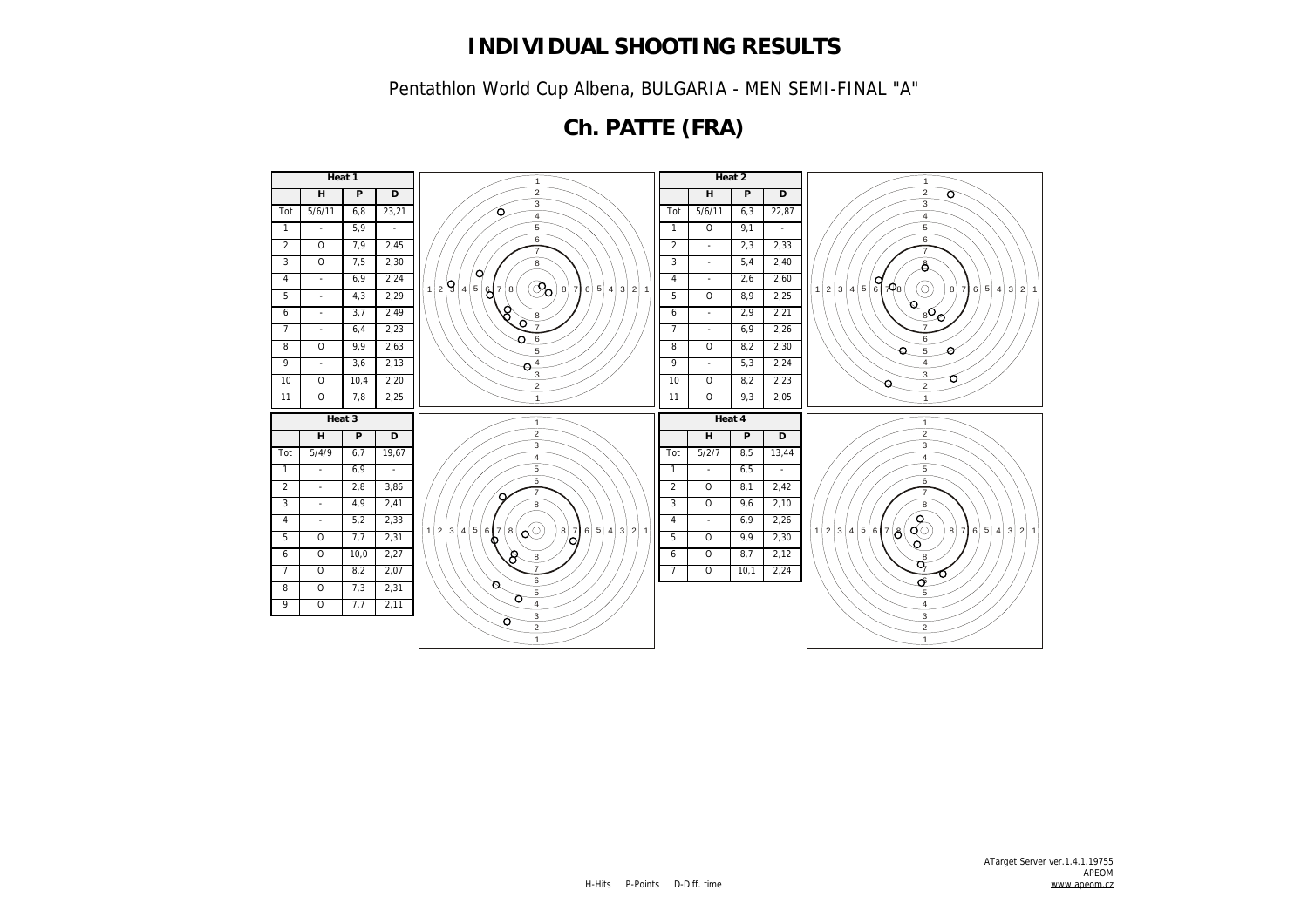Pentathlon World Cup Albena, BULGARIA - MEN SEMI-FINAL "A"

## **Duilio CARRILLO (MEX)**

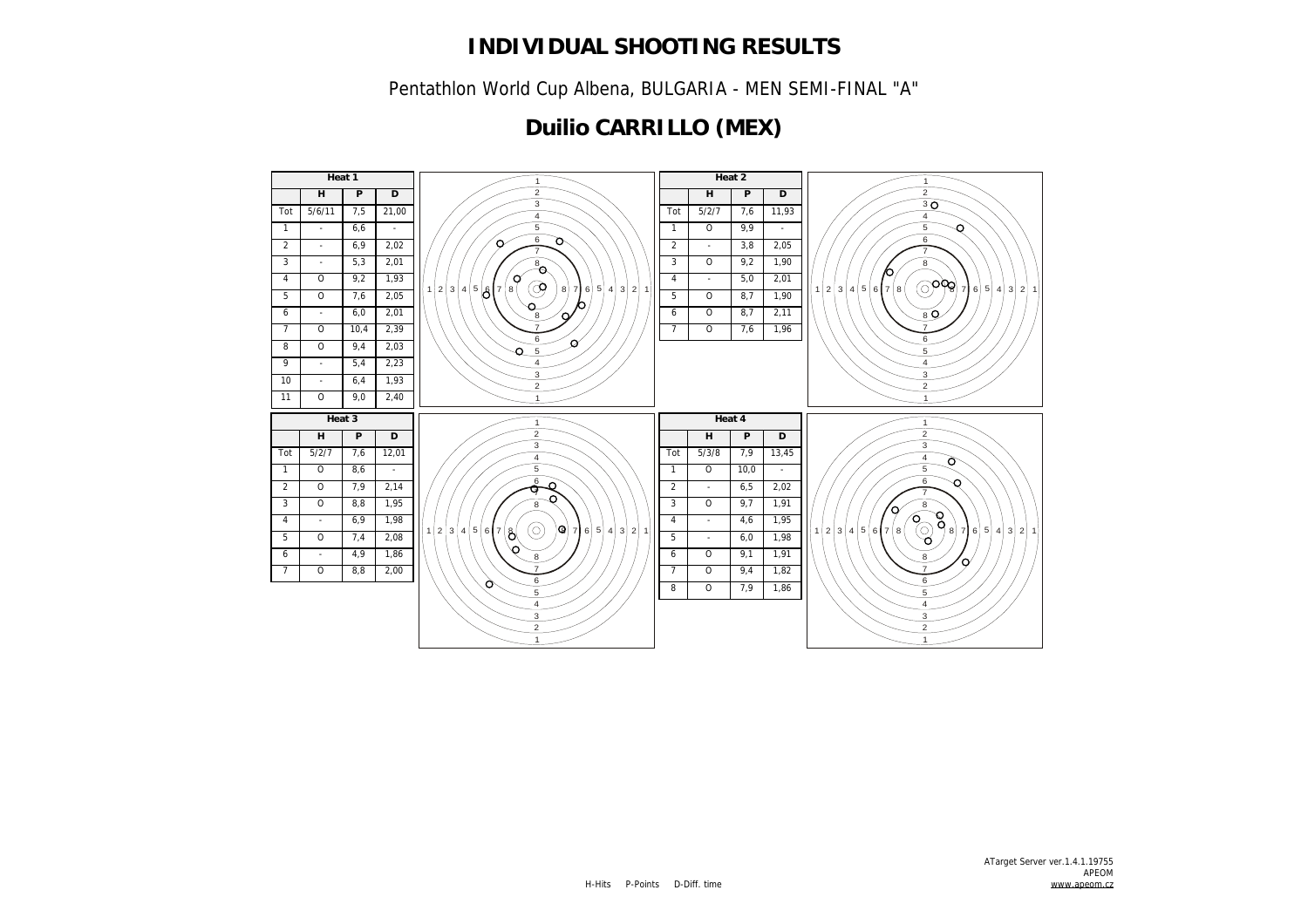Pentathlon World Cup Albena, BULGARIA - MEN SEMI-FINAL "A"

## **Valentin BELAUD (FRA)**

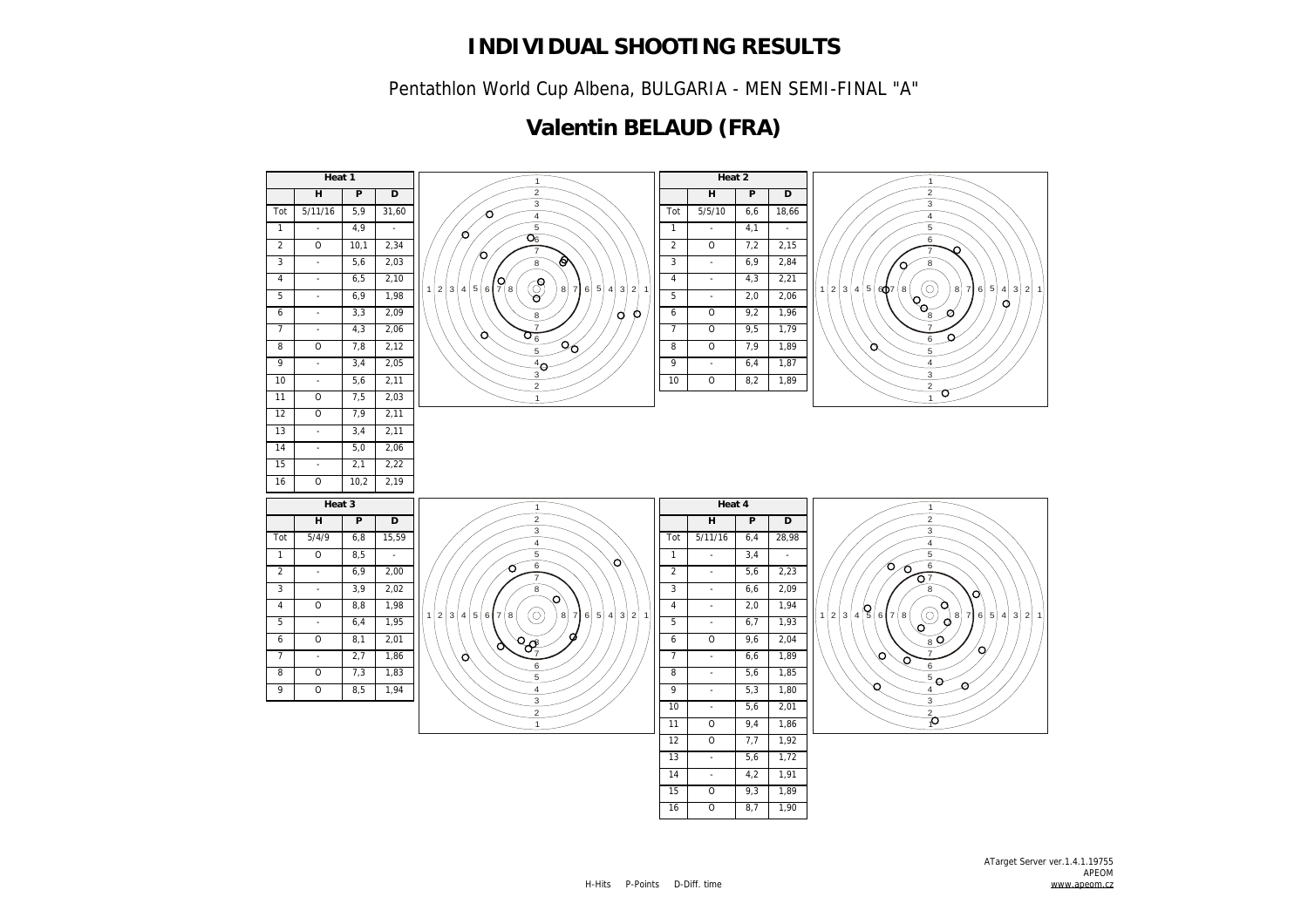Pentathlon World Cup Albena, BULGARIA - MEN SEMI-FINAL "A"

## **Changwan SEO (KOR)**

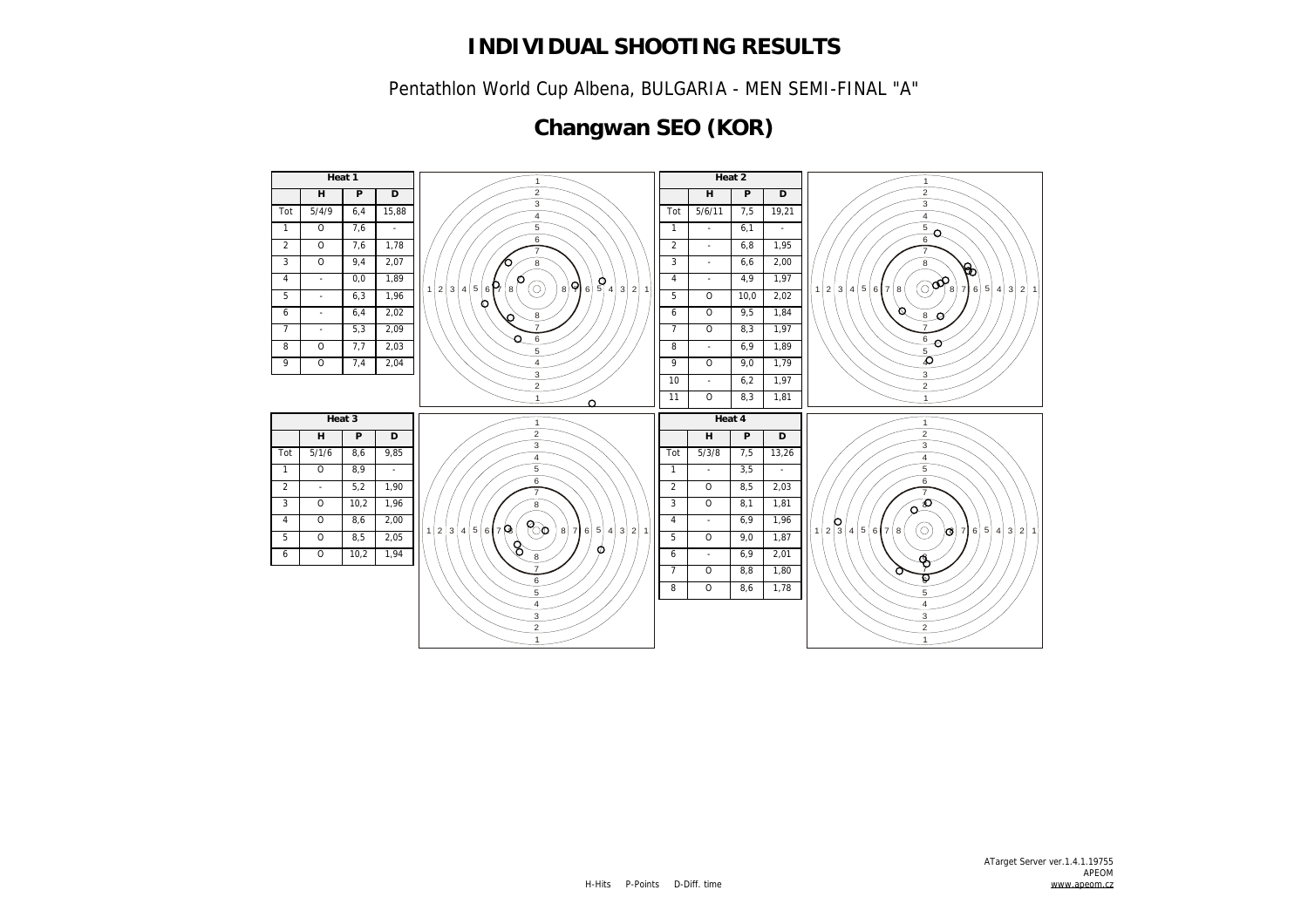Pentathlon World Cup Albena, BULGARIA - MEN SEMI-FINAL "A"

**Jan KUF (CZE)**

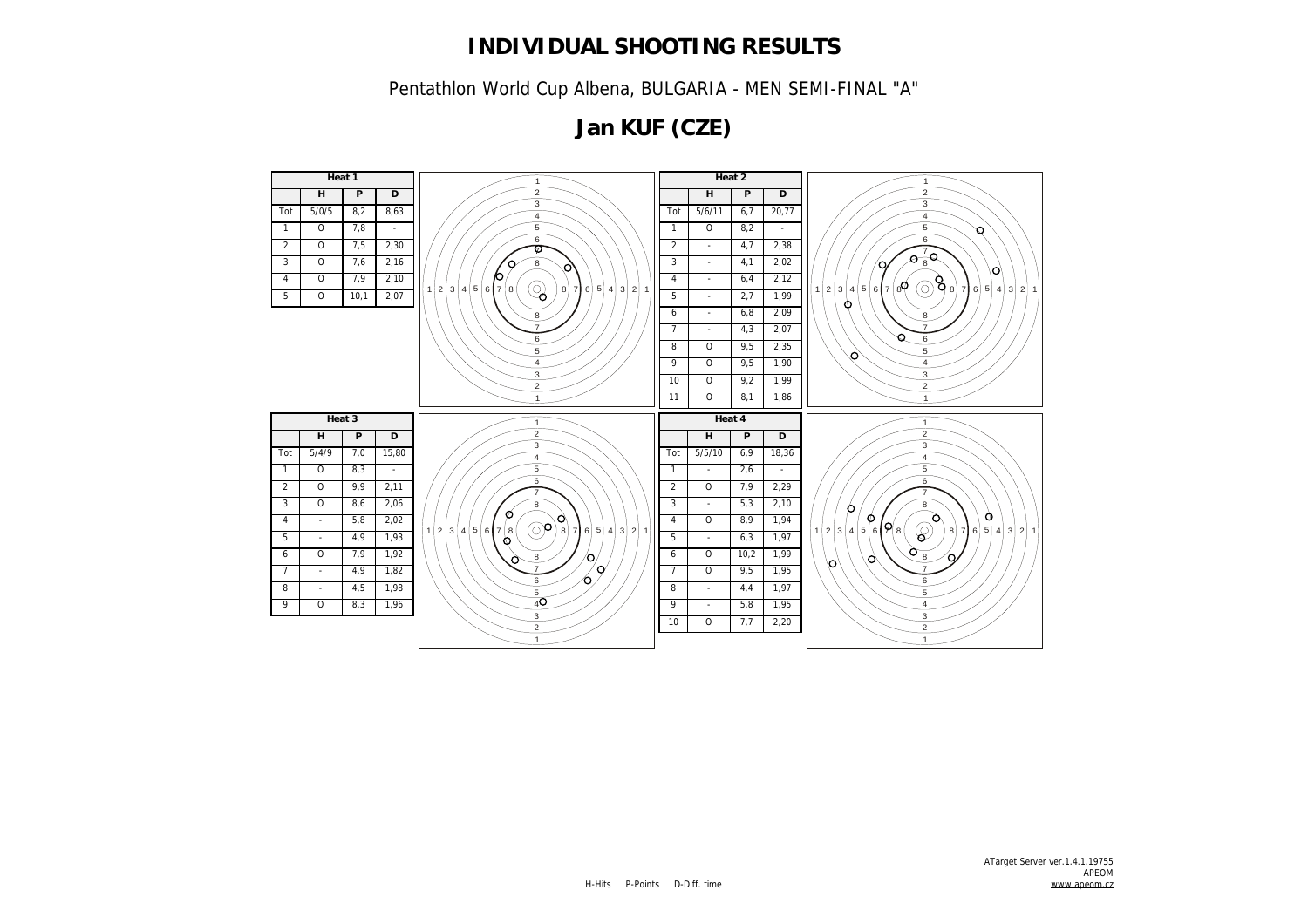Pentathlon World Cup Albena, BULGARIA - MEN SEMI-FINAL "A"

## **Alvaro SANDOVAL (MEX)**

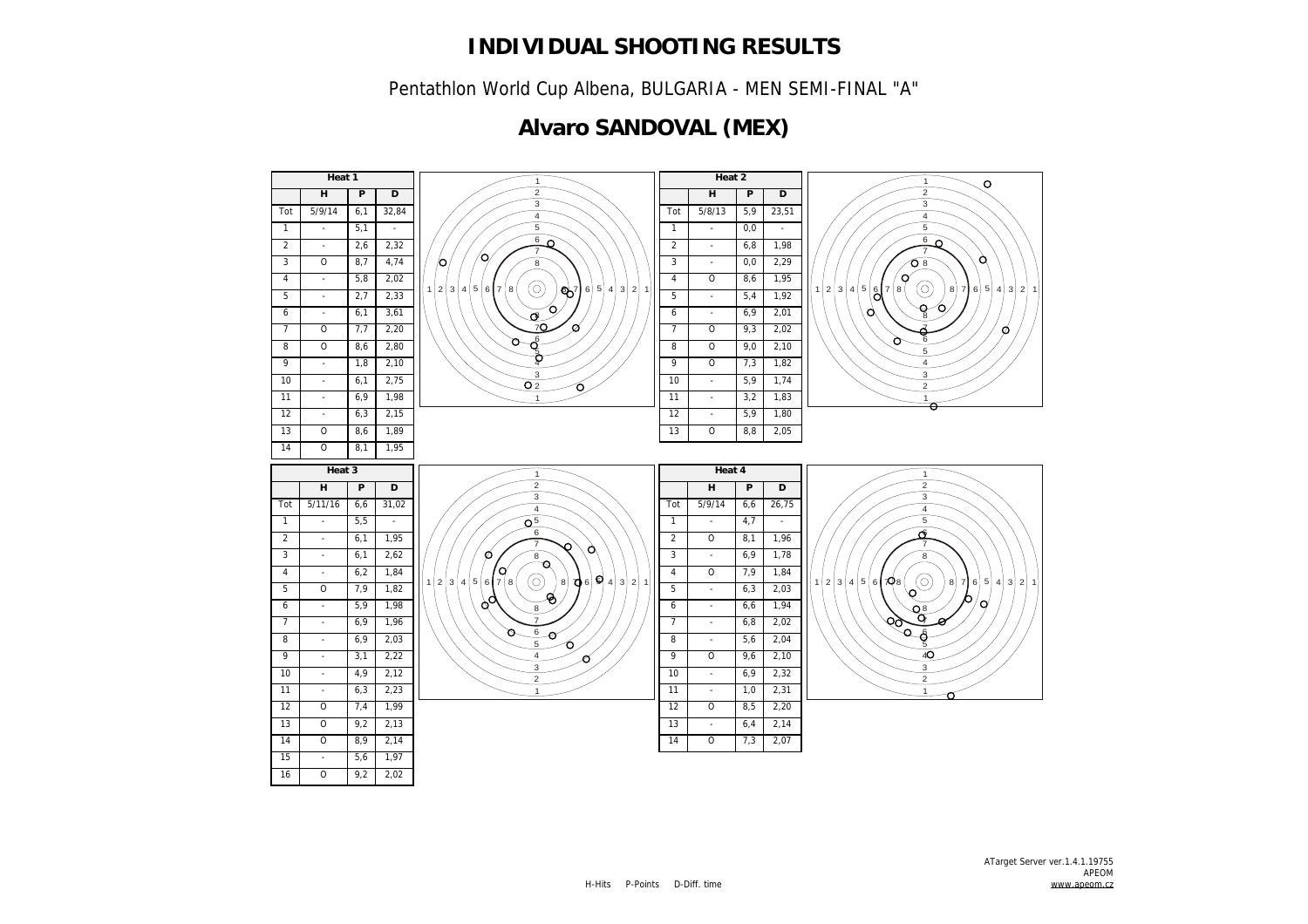Pentathlon World Cup Albena, BULGARIA - MEN SEMI-FINAL "A"

## **M. ELGENDY (EGY)**

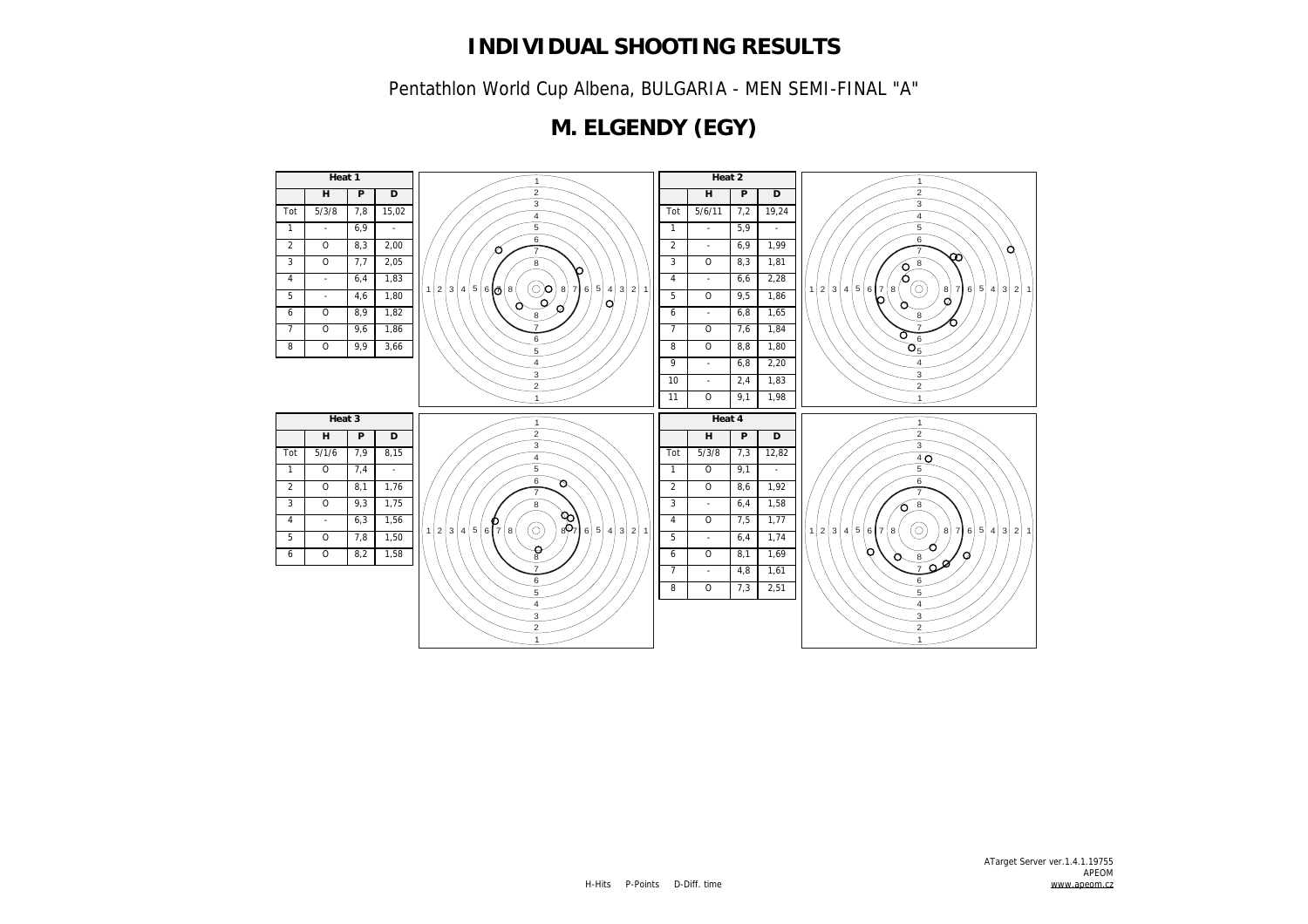Pentathlon World Cup Albena, BULGARIA - MEN SEMI-FINAL "A"

## **Balazs SZEP (HUN)**

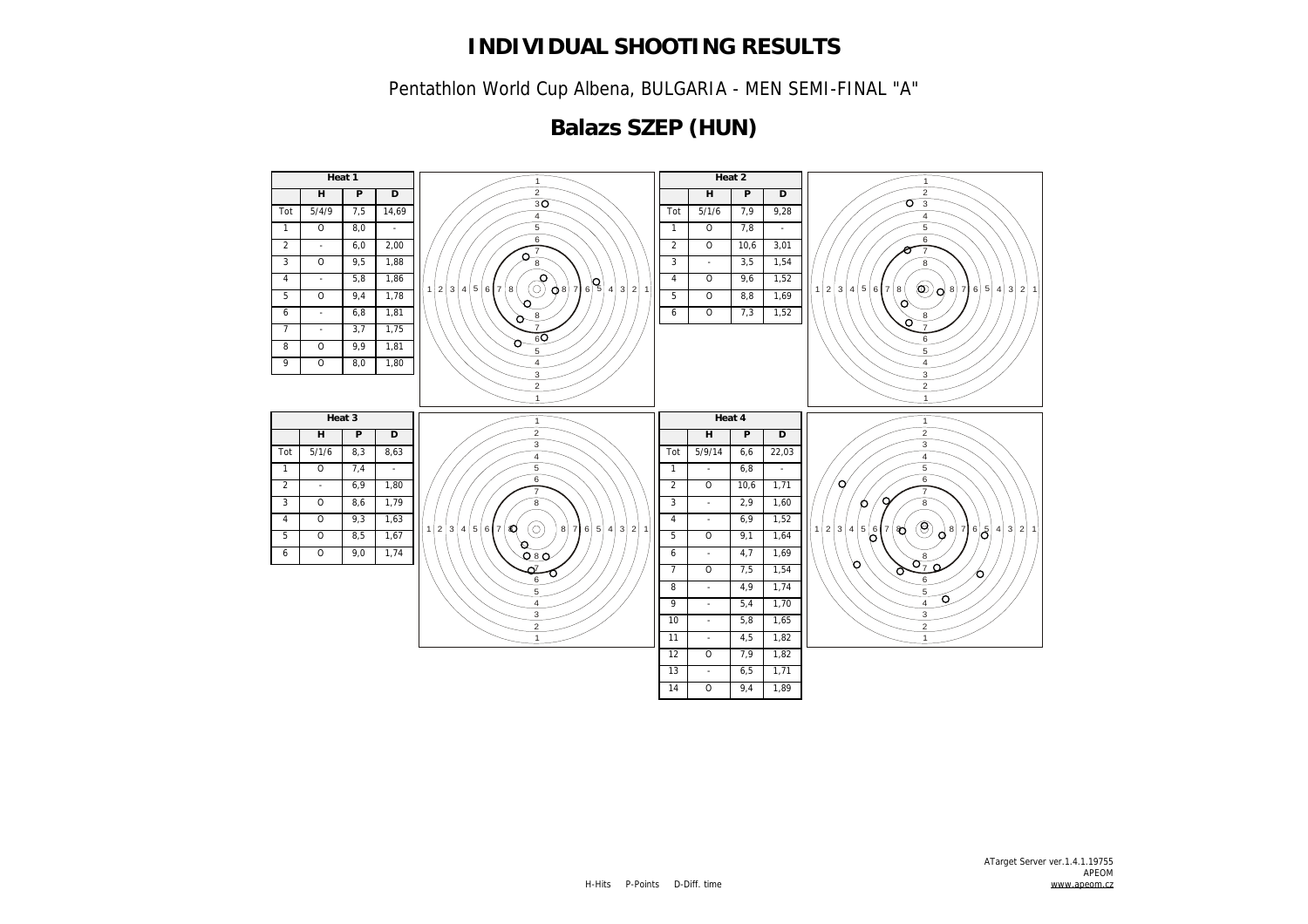Pentathlon World Cup Albena, BULGARIA - MEN SEMI-FINAL "A"

## **Patrick DOGUE (GER)**

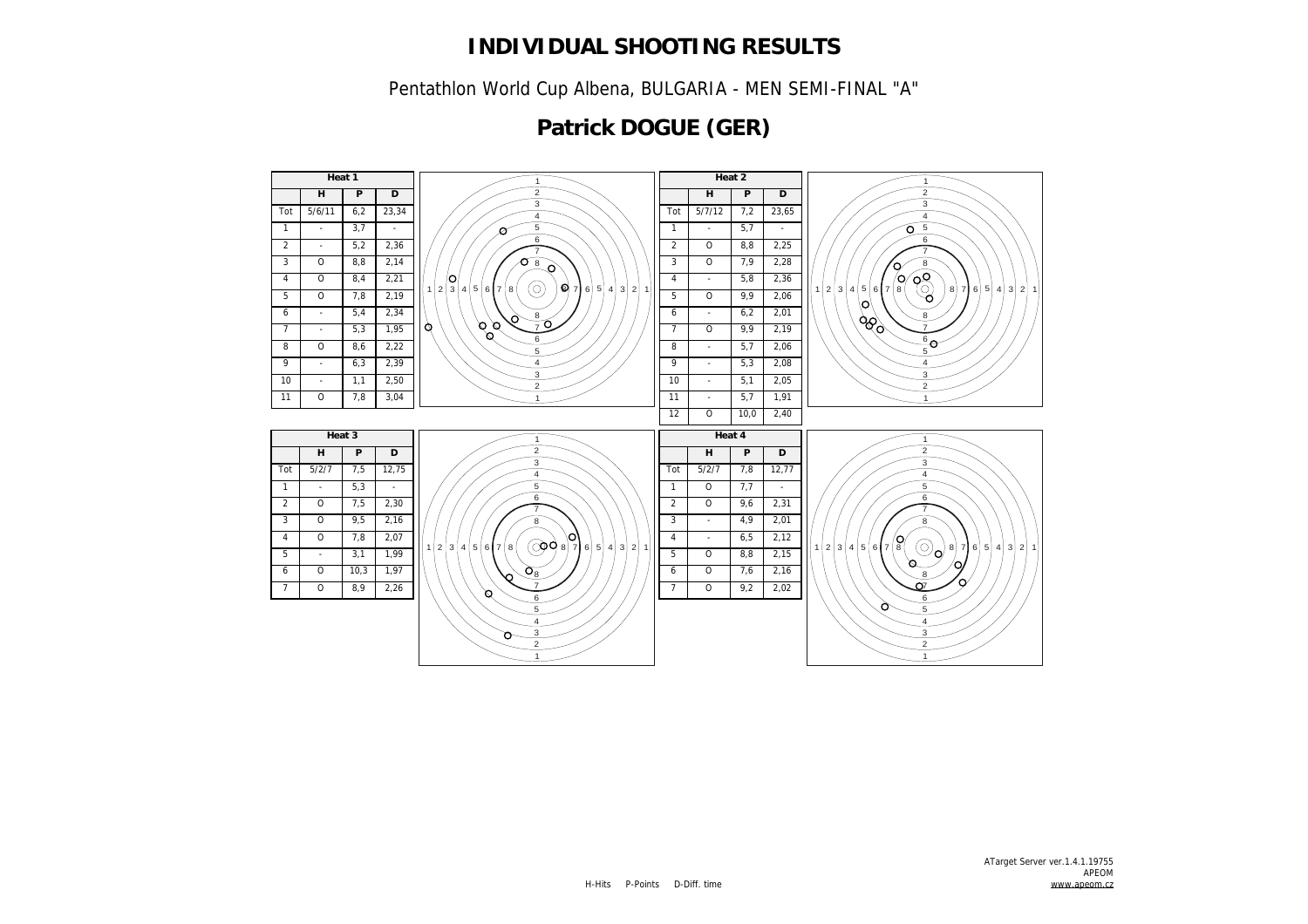Pentathlon World Cup Albena, BULGARIA - MEN SEMI-FINAL "A"

## **Richard BERECZKI (HUN)**

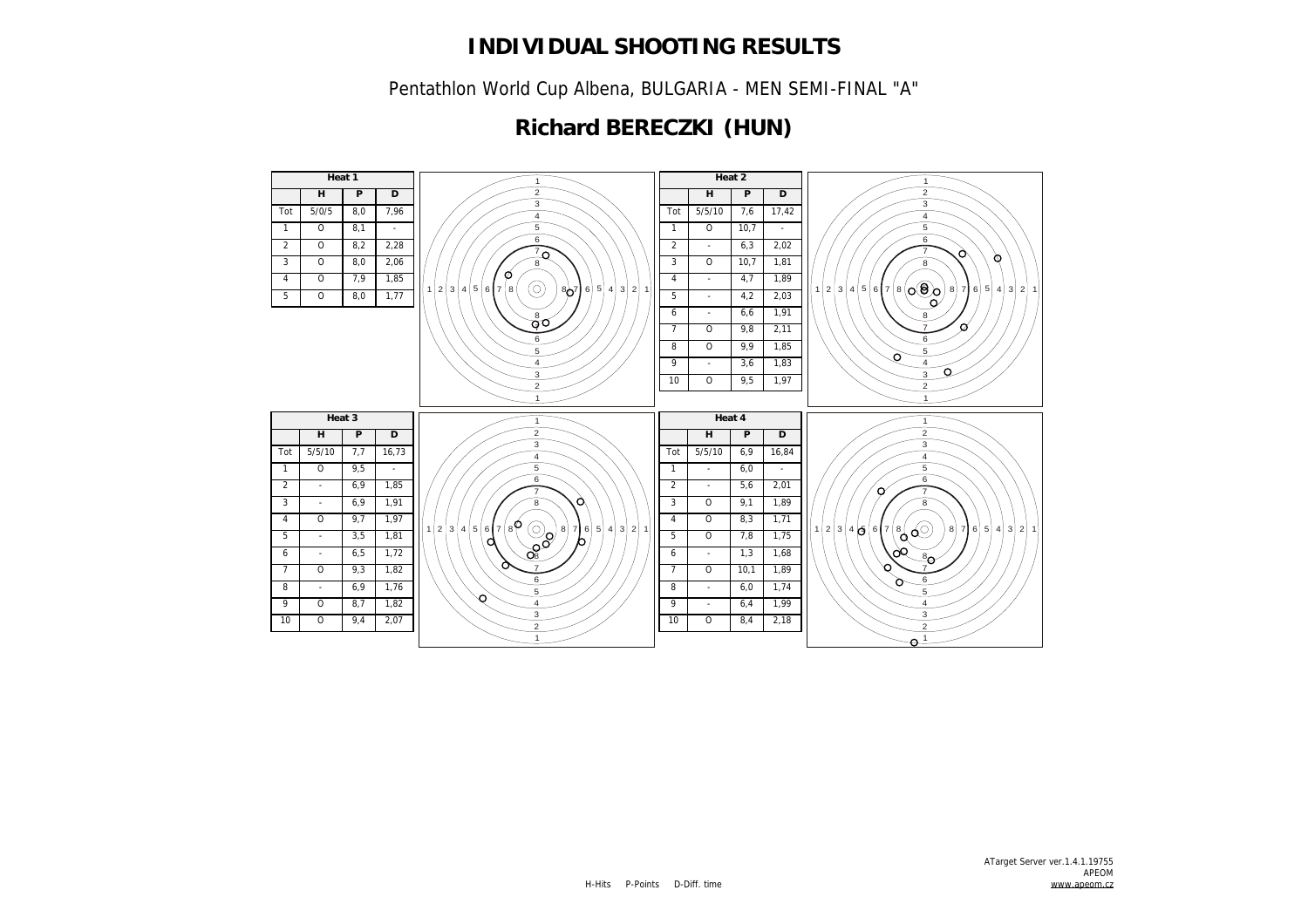Pentathlon World Cup Albena, BULGARIA - MEN SEMI-FINAL "A"

# **Soengjin KIM (KOR)**

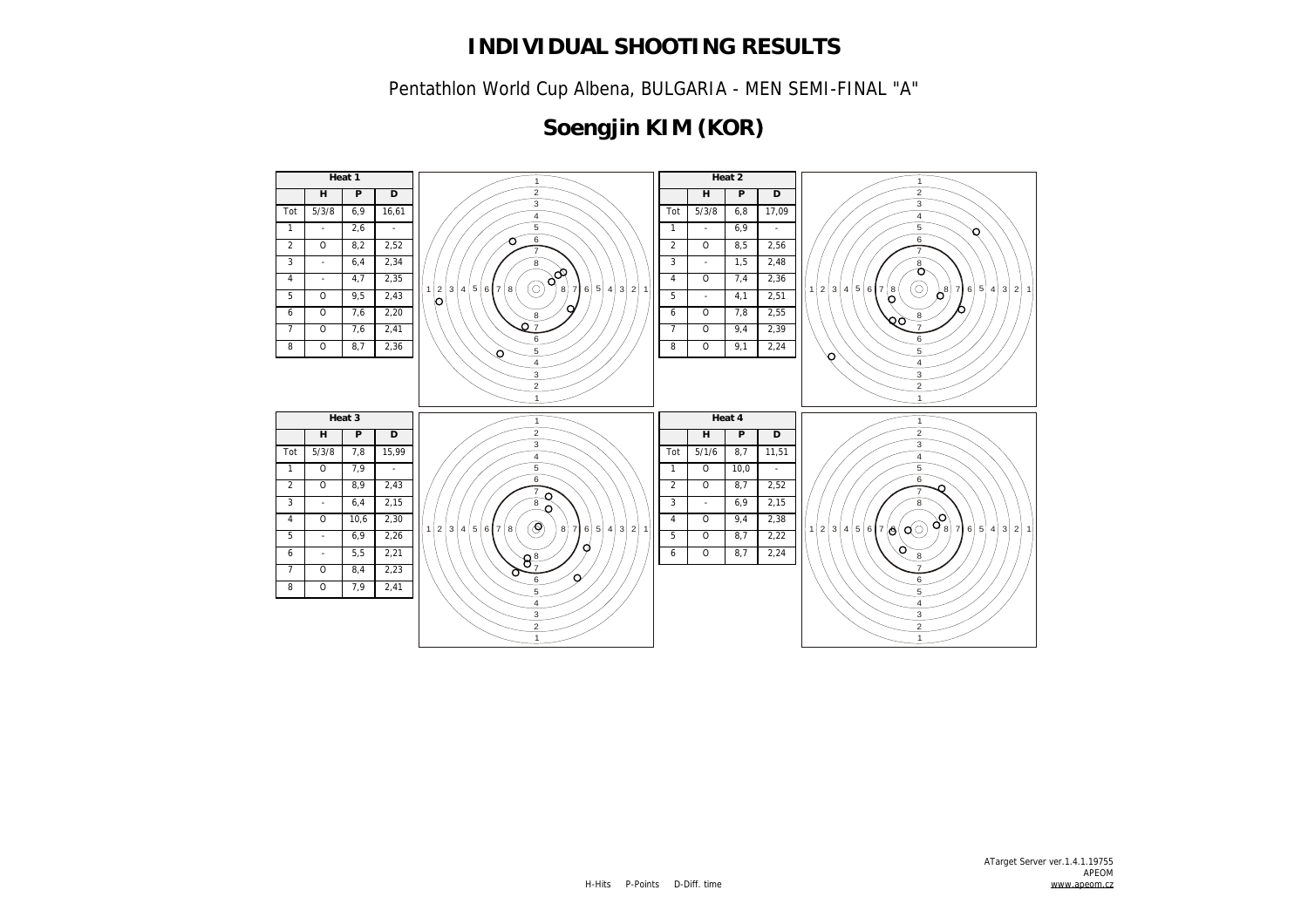Pentathlon World Cup Albena, BULGARIA - MEN SEMI-FINAL "A"

## **A. COLASANTI (ITA)**

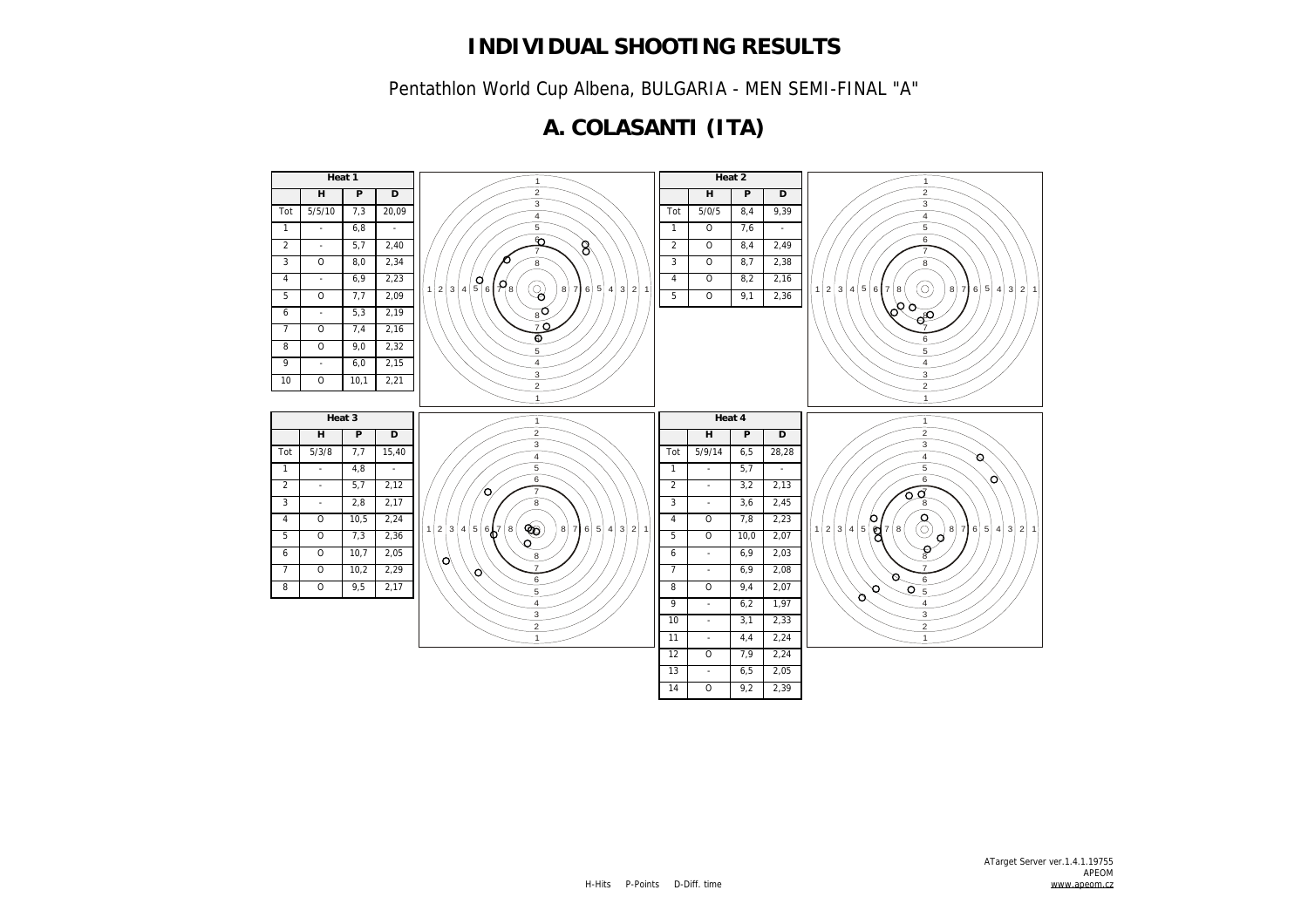Pentathlon World Cup Albena, BULGARIA - MEN SEMI-FINAL "A"

## **Pele UIBEL (GER)**

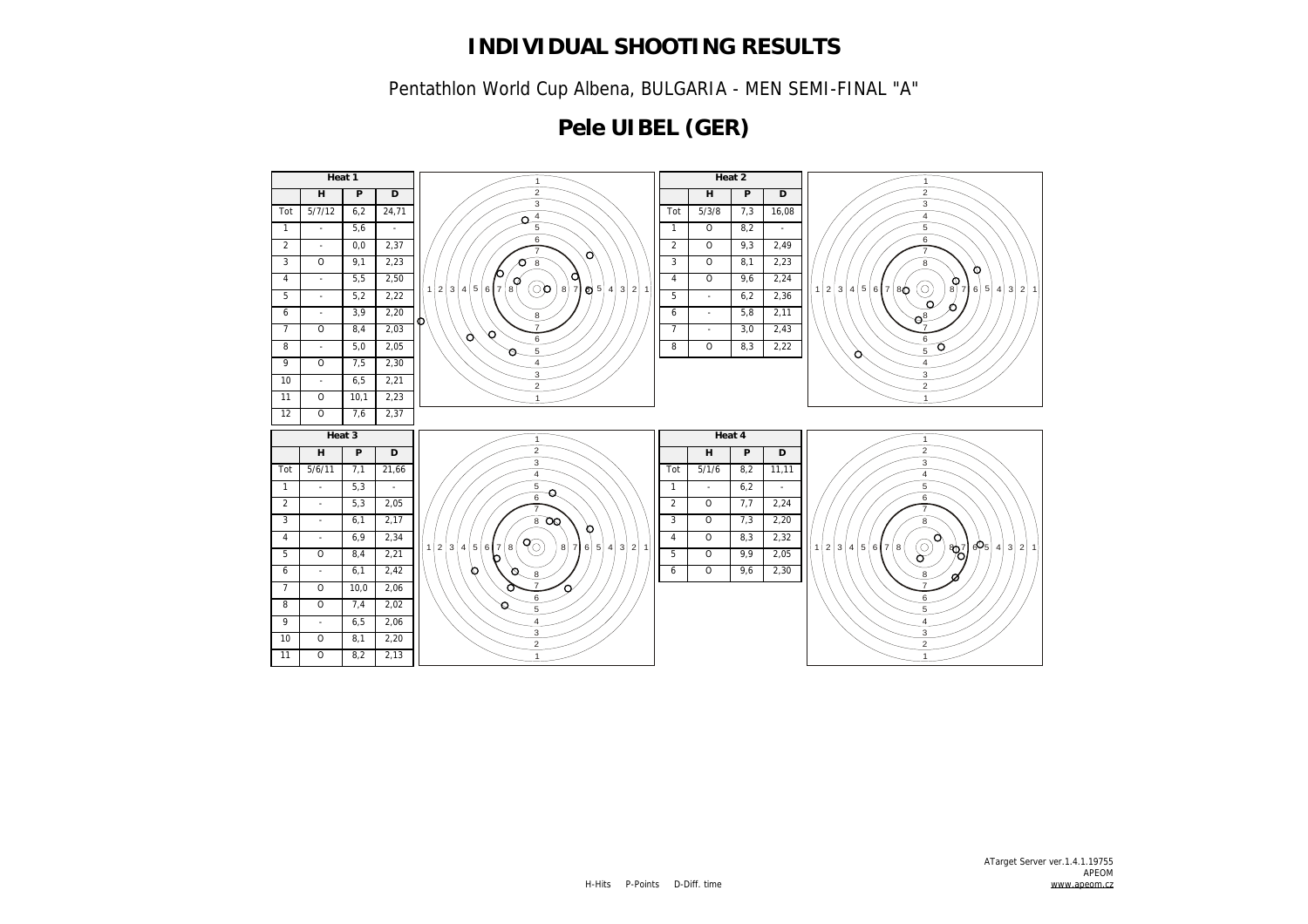Pentathlon World Cup Albena, BULGARIA - MEN SEMI-FINAL "A"

## **Stefano FREZZA (ITA)**

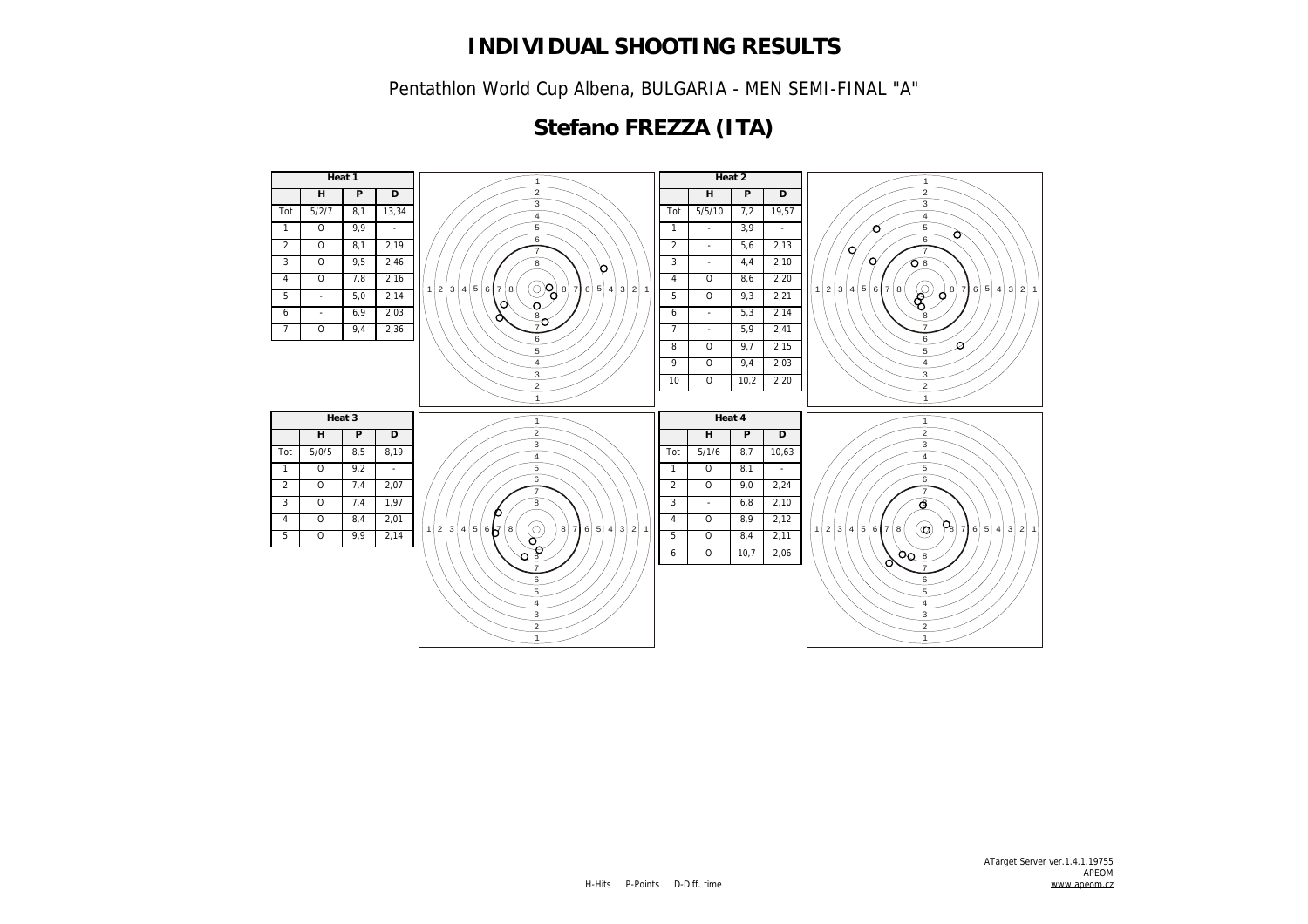Pentathlon World Cup Albena, BULGARIA - MEN SEMI-FINAL "A"

## **Matous TUMA (CZE)**